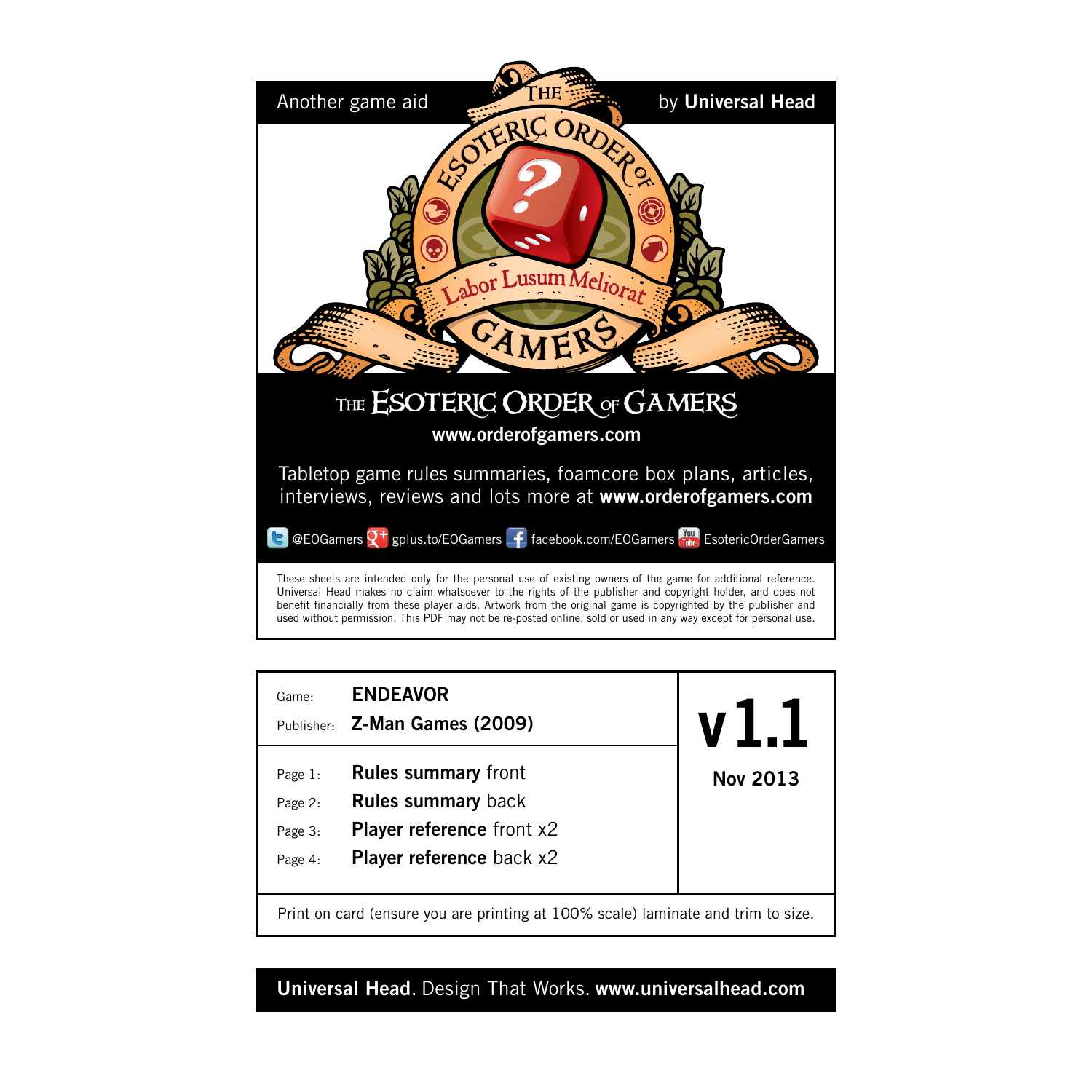

# **Setup**

Randomly distribute the **Trade tokens** across the board, placing one token *glory side down* on every **Shipping Track** space, **City**, and **Connection**.

Separate the **Asset cards** by type, and stack them faceup (from the bottom up: 5-4-3-2-1-Governor, or 5-4-3-2-1-0 for the *Slavery* and the *Europe & The Mediterranean* cards) on the appropriate spaces on the board.

Stack the building tiles by level: 5 of each **level 1 building** (*Market, Shipyard* and *Workshop*); 4 of each **level 2 building** (*Bank, Barracks* and *Guild Hall*); 3 of each **level 3 building** (*Docks, Fortress* and *Theater*), 2 of each **level 4 building** (*Cartographer, Trade Office*  and *University*); and 1 of each **level 5 building**  (*Exchange, Museum* and *Parliament*).

Each player chooses a color and takes 1 **player board**, plus 4 **Status markers** and 30 **Population markers** of their color. Each player places their Status markers on the 0 spaces of their Status tracks.

A random first player takes the **First Player marker**.

#### **Turn Sequence**

The game consists of 7 rounds, each 4 phases in length. The player with the First Player marker goes first, followed by the other players in clockwise order.

During the first 3 phases each player can act only once, but during the Action phase play continues around until all have *passed*.

## **1. Build**

**In turn order, each player must build 1 building.**

Choose 1 building tile from those in the stockpile. and add it to an empty building space on your player board.

Your **Industry** score determines your **Build Level** (as indicated on your player board). You may only choose a building from a Build Level *equal to or lower* than your current Build Level. If no such building remains, you may choose a building from the next highest Build Level).

You may build duplicates of building you already have. You may not choose any Build Level 5 building if you have already built a Level 5 building.

If you build a building featuring icons (**Industry, Culture, Finance, Politics**), increase your score on the matching tracks on your player board.

# **2. Growth**

#### **In turn order, each player gains Population markers.**

Add **Population markers** from your supply to your **Harbor**.

Your **Culture** score determines your **Growth Level** (as indicated on your player board). Each level shows the number of Population markers added.

If you do not have enough Population markers in your supply, add as many as you can.

#### **3. Salary**

#### **In turn order, each player performs payments.**

You perform a payment by returning a Population marker from one of your buildings back to your Harbor.

Your **Finance** score determines your **Salary Level** (as indicated on your player board). Each level shows the number of payments that it permits.

If you have more Population markers on buildings than permitted payments, you may *choose* which of the Population markers will return to the Harbor, and which will remain on buildings.

If you have more permitted payments than Population markers on buildings, *all* Population markers are returned and the excess payments are lost.

# **4. Action**

Starting with the first player and going clockwise, each player performs 1 action at a time, until all players have passed.

When you acquire **Asset cards** and **Trade tokens** with **icons** on them, immediately increase your score on the matching tracks on your player board.



You may never trade or give cards or tokens to other players. You may not discard cards or tokens at will.

Once you pass, you may take no further actions this phase; the turn order continues, but your turn is skipped.

Once all players have passed, the round is over.

**Basic actions** are indicated by single icons, and **mixed actions** by 2 icons separated by a **/** (choose which of the actions to take) or a **+** (take one or both of the actions in either order: in the same region; or if drawing, from the same deck).

#### **There are 2 ways to take an action:**

#### **a. Activate a Building**

Activate one of your buildings by moving one of your Population markers from your Harbor to the empty **Activation circle** of a Building tile. Then perform the action(s) featured on that tile.

A building cannot be activated if it already has a Population marker in its Activation circle, or if it does not have an Activation circle.

#### **b. Spend a Trade Token**

**Ship**



Trade tokens with **blue backgrounds** feature Action icons. You may discard one from your harbor and perform the featured action.

# **The Actions**



Move a Population marker from your Harbor

to the Shipping track of a region, taking the unclaimed space on the track *farthest* from the deck.

Take the Trade token in that space as a reward and place it faceup in your Harbor.

You may still ship to a region even if the track there is full—place your marker beside the track and do not take a Trade token as a reward.

The *Europe & The Mediterranean* region cannot be shipped to.

#### **Opening a Region**

When the last unclaimed space on a region's Shipping track is taken, the region becomes **open**.

The top card of the Asset deck (the **Governor**) is given to the player that placed the *most* Population markers on the track. On a tie, the card is given to the player with the closest marker to the deck.

When you receive a Governor card, place it in either the free Governor slot *or* in one of the normal card slots on your player board. Immediately take the appropriate Status track increases.

Once a region is open, **Occupy**, **Draw**, and **Attack** actions may take place there.

The *Europe & The Mediterranean* region is considered open from the start of the game.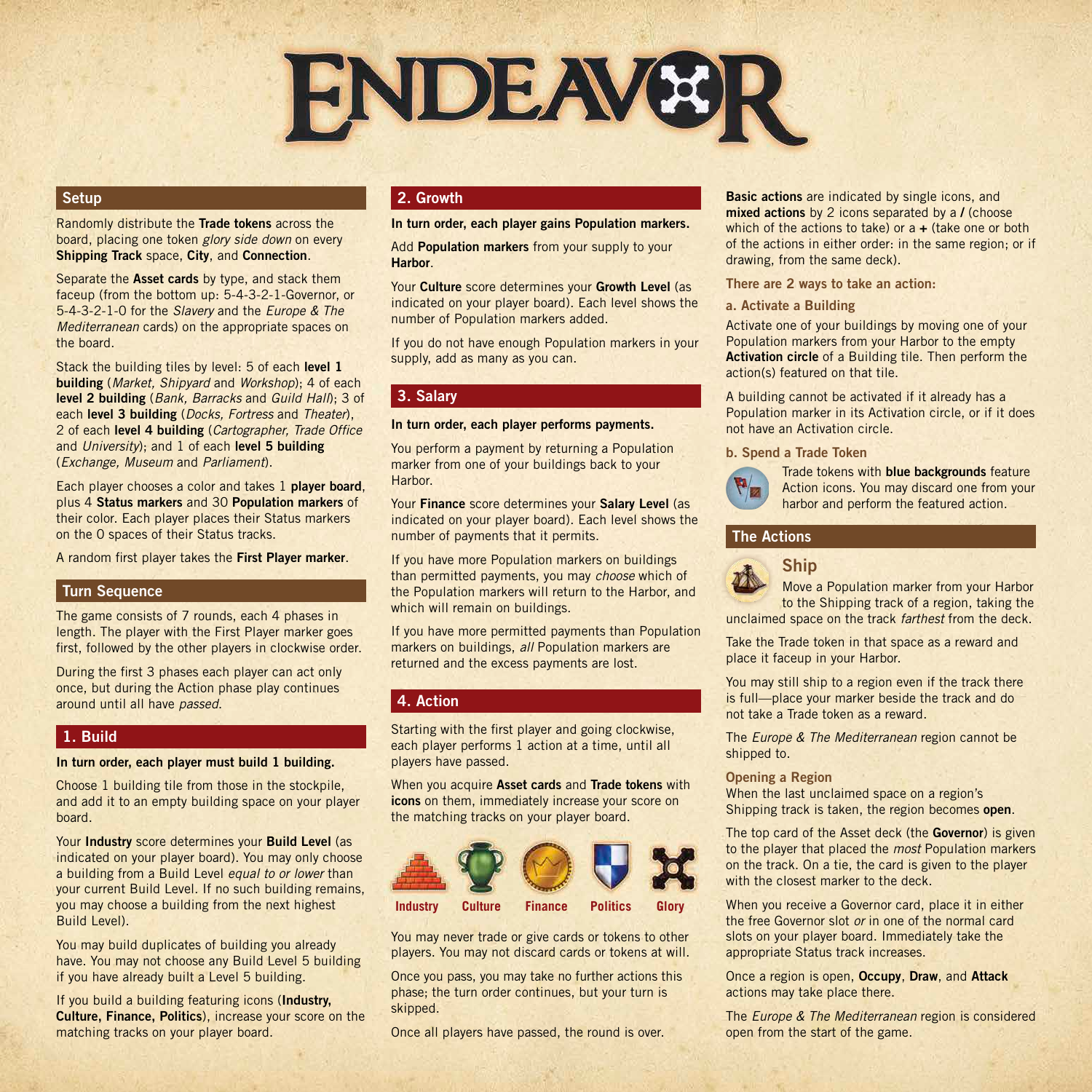

# **Occupy**

Move a Population marker from your Harbor to an unoccupied city, taking the Trade token there as a reward and placing it faceup in your Harbor.

#### **Only cities in open regions may be Occupied.**

To occupy a city you must have **presence** there: at least 1 Population marker already in the region (in other cities or on/beside the Shipping track). All players are always considered to have presence in the *Europe & The Mediterranean* region.

#### **Controlling Connections**

If you have Population markers in both cities at either end of a connection, you are **controlling** that connection. The first player to control a given connection takes its Trade token and places it faceup in their Harbor.



# **Attack**

This action costs 2 Population markers. Remove a Population marker from your

Harbor and place it in your supply. Then select a city already occupied by an opponent's Population marker (it returns to its owner's supply) and replace it with a second Population marker from your Harbor. You now **occupy** the city.

#### **Only Occupied cities can be Attacked.**

To attack a city you must have **presence** there: at least 1 Population marker already in the region (in other cities or on/beside the Shipping track). All players are always considered to have presence in the *Europe & The Mediterranean* region.

#### **Controlling Connections**

Connections can come under a player's control as a result of the Attack action.



# **Payment**

Move a Population marker from the

Activation space of one of your buildings back to your Harbor, freeing both the building and the Population marker for later use.

A building cannot use its own Payment action on itself.



## **Draw**

Take the top Asset card in an **open** region and place it faceup in one of your player

board slots (if there are none available, place it nearby). Take the appropriate Status track increases.

To draw a card from a region's stack, you must have a number of Population markers in the region (in cities or on/beside the Shipping track) equal to or greater than the value of the card.

You may hold as many cards as you wish, and they may be freely moved into and out of your player board slots.

In the *Europe & The Mediterranean* region there are 2 decks, each numbered 0-5 (the 0 value cards require no markers to draw). In this region only Population markers in cities count towards the ability to draw cards; all the cities in the region can count for either deck.

#### **Abolition of Slavery**

When this card in the *Europe & The Mediterranean*  deck is *first* drawn by any player, *all* players must immediately set aside all **Slavery** cards they hold, reducing Status track markers to reflect the lost icons.

The Slavery cards are set facedown near the player's player board (they do not count towards a player's card limit) as a reminder that the player loses 1 Glory point per card at the end of the game.

Any Slavery cards left on the main board are immediately removed from the game.

# **Pass/Discard**

Once you pass, you may take no further actions this phase. Your **Politics** score determines your **card limit**: you must discard cards down to this limit, reducing Status track markers to reflect the lost icons.

If your card limit is reduced due to the loss of **Politics** icons, you must continue to discard cards until your card limit is satisfied.

You may also keep **1 bonus Slavery card** beyond your card limit, not exceeding the 5 card maximum (more than one Slavery card may be kept, but only one card per player gets this bonus).

You may also keep 1 'free' Governor card on your player board, which does not count towards your card limit or the 5 card limit.

You are not limited to 1 Governor card, and you are not forced to keep a held Governor in the 'free' slot even if the slot is empty.

Governor cards in normal slots *do* count towards the card limit and the 5 card maximum.

Discarded cards are returned to their decks in the same order as they were set up.

Discarded **Slavery** cards are set facedown near the player's player board (they do not count towards a player's card limit) as a reminder that the player loses 1 Glory point per card at the end of the game.

Discarded Governors are removed from the game.

Cards may be repositioned into any slots desired.

#### **End of the Round**

Players recalculate their Status tracks to ensure they are correct, and fix any errors.

Pass the First Player marker to the left, and begin the next round. **If the seventh round was just completed**  (the building spaces became full during this Build phase), **the game is immediately over.** 

# **Game End and Victory**

At the end of the seventh round, players tally their Glory points.

Remove any remaining Trade tokens from the board and the player boards. Use these (Glory side up) to help count points; each token represents 1 point. Use the larger score chips for 10 and 50 points.

- **1.** On each city in which you have a Population marker, place a Glory token to match Glory icons on those cities. Place 1 Glory token on each connection you control. **Take all those Glory tokens**.
- **2.** Status markers on spaces *without* icons are pushed down to the first space they reach that does have an icon. Add up the points from your Status tracks and **take that many Glory tokens**.
- **3.** Add up the Glory icons on your cards and **take that many Glory tokens**.
- **4.** If you *do not* have Governor card in your 'free' Governor space, **take 3 Glory tokens**.
- **5.** For each *University* you have, **take 3 Glory tokens**.
- **6.** For every 3 Population markers remaining in your Harbor, **take 1 Glory token**.
- **7.** If you have discarded Slavery cards by your player board, **lose 1 Glory token per card**.

**The winner is the player with the most Glory points.** On a tie, all tied player share the victory.

# **Other Notes**

**Token Storage:** you may stack your brown Trade tokens on their Status tracks to save room; keep the stacks on the number that matches the height of the stack.

**Phase Order:** Alternatively, each player may individually complete the first 3 phases in order before passing to the next player in turn order. This assists in individual planning and speeds up the game.

**Track Limit:** If a score on a Status track rises above 15, the marker stays at 15. But if you lose icons, be sure that your marker is positioned to reflect your actual total of held icons.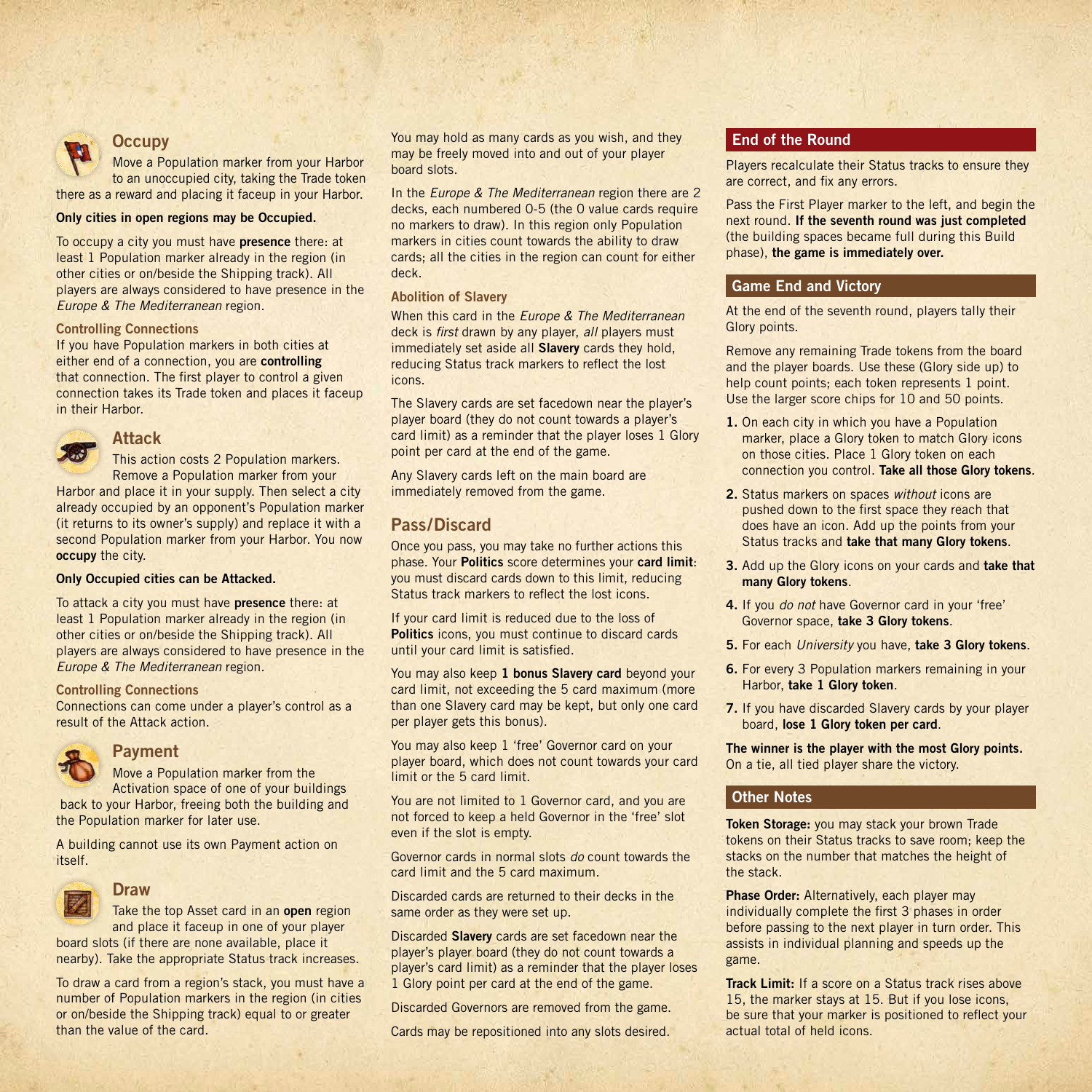# **1. Build**

#### **In turn order, each player must build 1 building.**

Choose 1 building tile from the stockpile and add it to an empty building space on your board.

You may only choose a building from a Build Level *equal to or lower* than your current Build Level (**Industry** score). You may not choose any Level 5 building if you have already built one.

If you build a building with icons (**Industry, Culture, Finance, Politics**), increase your matching Status track score(s).

#### **2. Growth**

#### **In turn order, each player gains Population markers.**

Add them from your supply to your **Harbor**.

Your **Growth Level** (**Culture** score) shows the number of Population markers added.

#### **3. Salary**

#### **In turn order, each player performs payments.**

Return a Population marker from one of your buildings back to your Harbor.

Your **Salary Level** (**Finance** score) shows the number of payments permitted.

# **FNDEAVE**

### **4. Action**

Starting with the first player and going clockwise, each player performs 1 action at a time. Once all players have passed, the round is over.

When you acquire **Asset cards** and **Trade tokens** with **icons**, immediately increase your matching score(s).



**Basic actions** are indicated by single icons. **Mixed actions** are indicated by 2 icons separated by a **/** (choose which of the actions to take) or a **+** (take one or both of the actions in either order: in the same region: or if drawing, from the same deck).

**There are 2 ways to take an action:**

**a. Activate a Building**

Activate one of your buildings and perform its actions by moving one of your Population markers from your Harbor to the empty **Activation circle** of a Building tile. **b. Spend a Trade Token** You may discard 1 Trade token with a **blue background** and perform its featured action

#### **Game End and Victory**

At the end of the seventh round, tally Glory points.

- **1.** On each city in which you have a Population marker, place a Glory token to match Glory icons on those cities. Place 1 Glory token on each connection you control. **Take all those Glory tokens**.
- **2.** Status markers on spaces *without* icons are pushed down to the first space they reach that does have an icon. Add up the points from your Status tracks and **take that many Glory tokens**.
- **3.** Add up the Glory icons on your cards and **take that many Glory tokens**.
- **4.** If you *do not* have Governor card in your 'free' Governor space, **take 3 Glory tokens**.
- **5.** For each *University* you have, **take 3 Glory tokens**.
- **6.** For every 3 Population markers remaining in your Harbor, **take 1 Glory token**.
- **7.** If you have discarded Slavery cards by your player board, **lose 1 Glory token per card**.

**The winner is the player with the most Glory points.** On a tie, all tied player share the victory.

# **1. Build**

#### **In turn order, each player must build 1 building.**

Choose 1 building tile from the stockpile and add it to an empty building space on your board.

You may only choose a building from a Build Level *equal to or lower* than your current Build Level (**Industry** score). You may not choose any Level 5 building if you have already built one.

If you build a building with icons (**Industry, Culture, Finance, Politics**), increase your matching Status track score(s).

#### **2. Growth**

#### **In turn order, each player gains Population markers.**

Add them from your supply to your **Harbor**.

Your **Growth Level** (**Culture** score) shows the number of Population markers added.

#### **3. Salary**

#### **In turn order, each player performs payments.**

Return a Population marker from one of your buildings back to your Harbor.

Your **Salary Level** (**Finance** score) shows the number of payments permitted.



# **4. Action**

Starting with the first player and going clockwise, each player performs 1 action at a time. Once all players have passed, the round is over.

When you acquire **Asset cards** and **Trade tokens** with **icons**, immediately increase your matching score(s).





**Basic actions** are indicated by single icons. **Mixed actions** are indicated by 2 icons separated by a **/** (choose which of the actions to take) or a **+** (take one or both of the actions in either order: in the same region; or if drawing, from the same deck).

# **There are 2 ways to take an action:**

**a. Activate a Building**

Activate one of your buildings and perform its actions by moving one of your Population markers from your Harbor to the empty **Activation circle** of a Building tile.

# **b. Spend a Trade Token**

You may discard 1 Trade token with a **blue background** and perform its featured action.

#### **Game End and Victory**

At the end of the seventh round, tally Glory points.

- **1.** On each city in which you have a Population marker, place a Glory token to match Glory icons on those cities. Place 1 Glory token on each connection you control. **Take all those Glory tokens**.
- **2.** Status markers on spaces *without* icons are pushed down to the first space they reach that does have an icon. Add up the points from your Status tracks and **take that many Glory tokens**.
- **3.** Add up the Glory icons on your cards and **take that many Glory tokens**.
- **4.** If you *do not* have Governor card in your 'free' Governor space, **take 3 Glory tokens**.
- **5.** For each *University* you have, **take 3 Glory tokens**.
- **6.** For every 3 Population markers remaining in your Harbor, **take 1 Glory token**.
- **7.** If you have discarded Slavery cards by your player board, **lose 1 Glory token per card**.

**The winner is the player with the most Glory points.** On a tie, all tied player share the victory.